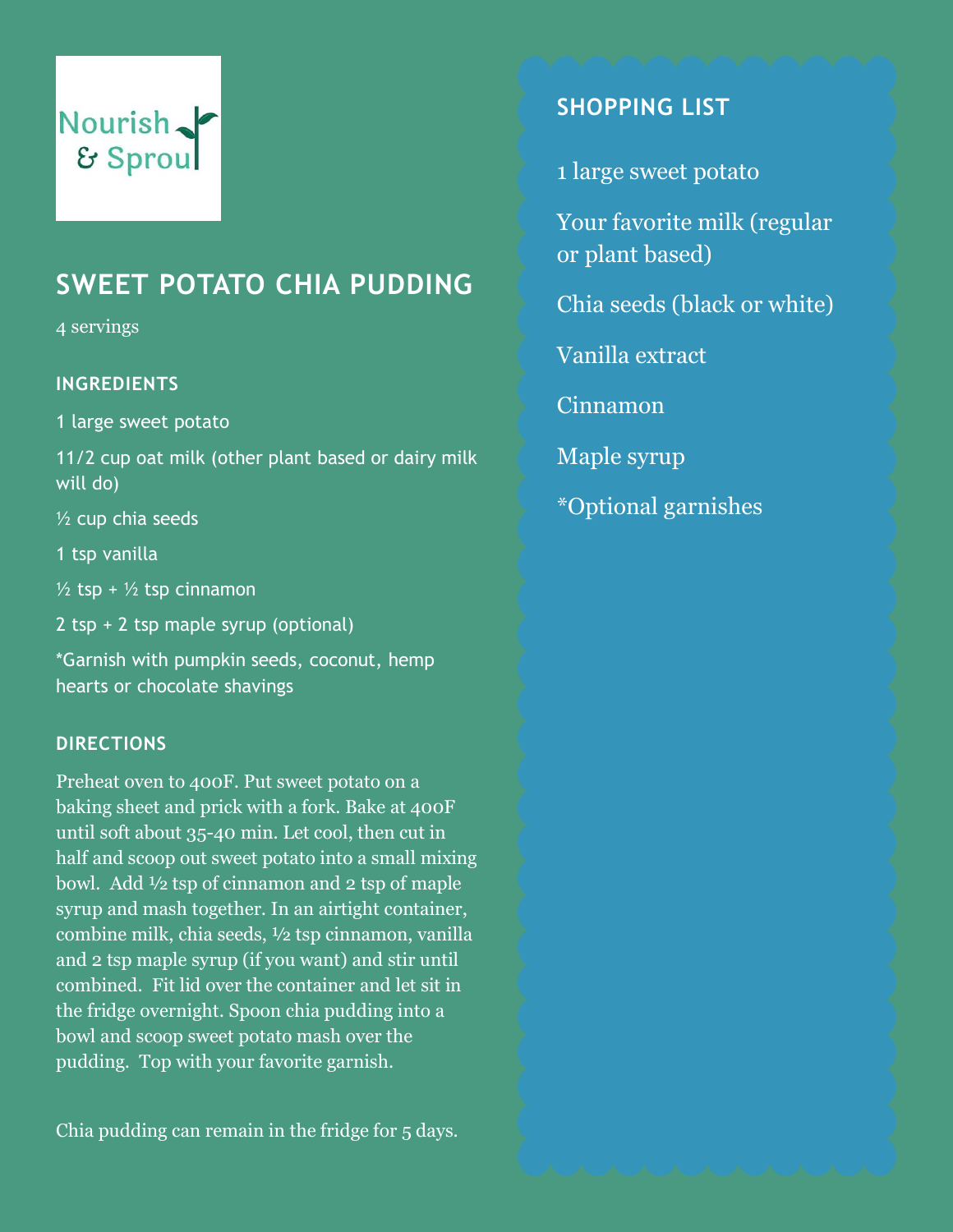## **ANTIOXIDANT BEET SMOOTHIE**

2 servings

#### **INGREDIENTS**

½ cup full fat coconut milk ½ cup diced beets 1 cup frozen cherries Juice from 2 oranges 1 slice of lemon, peel on  $1/2$  tsp turmeric ½ tsp cinnamon 1 tsp chia seeds 1-2 sprigs fresh basil \*Ice (optional addition for thickness)

#### **DIRECTIONS**

Add coconut milk and fresh squeezed orange juice to blender, followed by beets, cherries, lemon slice, basil, chia seeds and spices. Blend in a highpowered blender until smooth. If you don't have a high-powered blender, I suggest steaming the beets beforehand so they're softer and easier to puree.

If you're not a big beet fan, you can also add a handful of blueberries to lessen the earthiness.

### **SHOPPING LIST**

Full fat coconut milk

1 beet

- 1 bag frozen cherries
- 2 oranges
- 1 lemon
- Turmeric
- Cinnamon
- 1 bunch of basil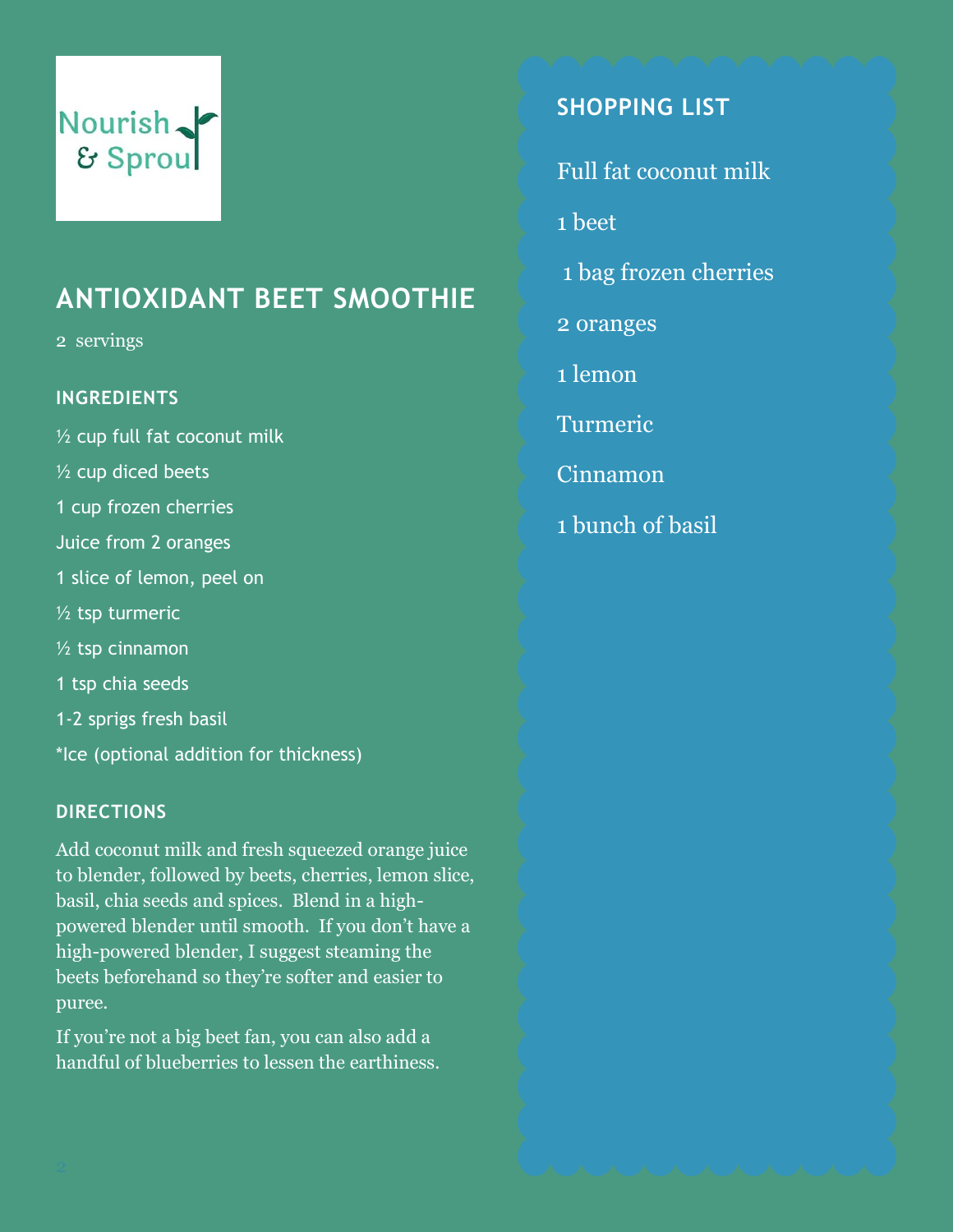## **ROASTED BEET AND ORANGE HUMMUS**

4-6 servings

#### **INGREDIENTS**

2 cups of cubed beets, roasted

1 cup canned chickpeas, rinsed and drained

¼ cup tahini paste

1 garlic clove

¼ cup fresh squeezed orange juice

1 tsp orange zest + a sprinkle for garnish

 $\frac{1}{4}$  c extra virgin olive oil\* (EVOO) + 1 tbsp

Salt and pepper to taste

1/2 tsp finely chopped parsley for garnish

#### **DIRECTIONS**

Preheat oven to 425F. Cube the beets (doesn't have to be perfect), toss in 1 tbsp extra virgin olive oil and a sprinkle of salt and pepper. Roast in the oven for 45-60 min. or until they've started to soften. Once the beets are done, pull them out of the oven and let cool. Once beets are cool, add all the ingredients (beets, chickpeas, tahini, garlic clove, ¼ c EVOO, orange juice and zest) to food processor or high-powered blender and pulse until combined and you have the consistency that you Garnish with orange zest and parsley.

### **SHOPPING LIST**

- 2-3 large beets
- 1 can chickpeas
- Tahini paste
- 1 head garlic
- 2 fresh oranges
- Extra virgin olive oil
- 1 bunch parsley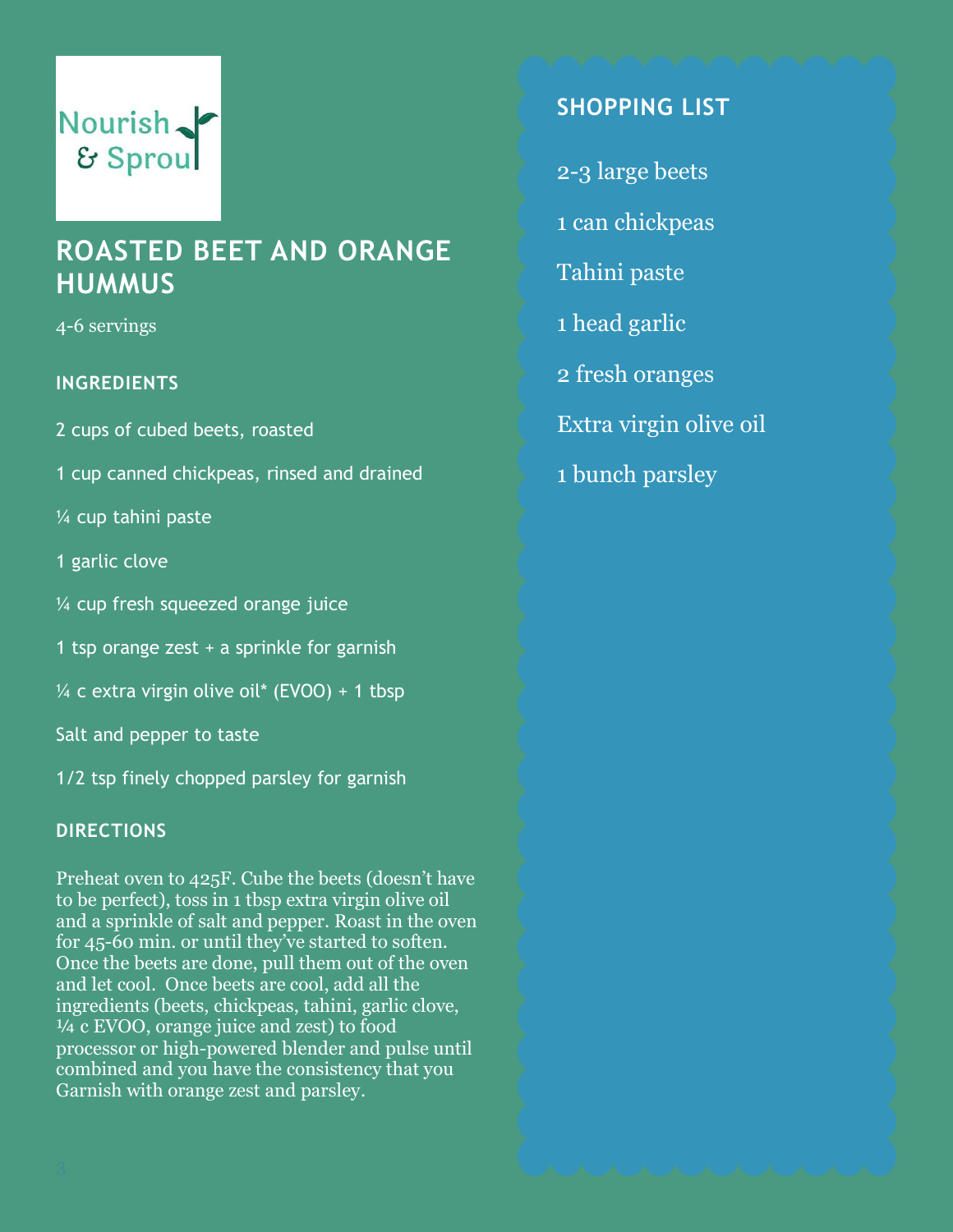## **RICOTTA TOAST WITH PEARS AND HONEY**

2 servings

#### **INGREDIENTS**

1/3 cup ricotta cheese\*  $1/2$  tsp orange zest Pinch of sea salt 1 tsp raw honey + more to drizzle 2 slices of your favorite bread, toasted 1 medium Bartlett pear, thinly sliced 2 tsp hemp hearts\* 1 tbsp chopped fresh mint leaves

\**you could substitute mascarpone, goat cheese, cream cheese, or vegan cream cheese. Sliced almonds, pecans, or pumpkin seeds would work too.*

#### **DIRECTIONS**

Combine ricotta, orange zest, salt, and 1 tsp honey in a small bowl. Toast your bread, spread ricotta mix onto toast. Top with pear, drizzle with honey, sprinkle with hemp hearts and garnish with fresh mint leaves.

### **SHOPPING LIST**

- 1 container ricotta cheese
- 1 fresh orange
- Raw honey
- 1 Bartlett pear
- Hemp hearts
- 1 bunch of fresh mint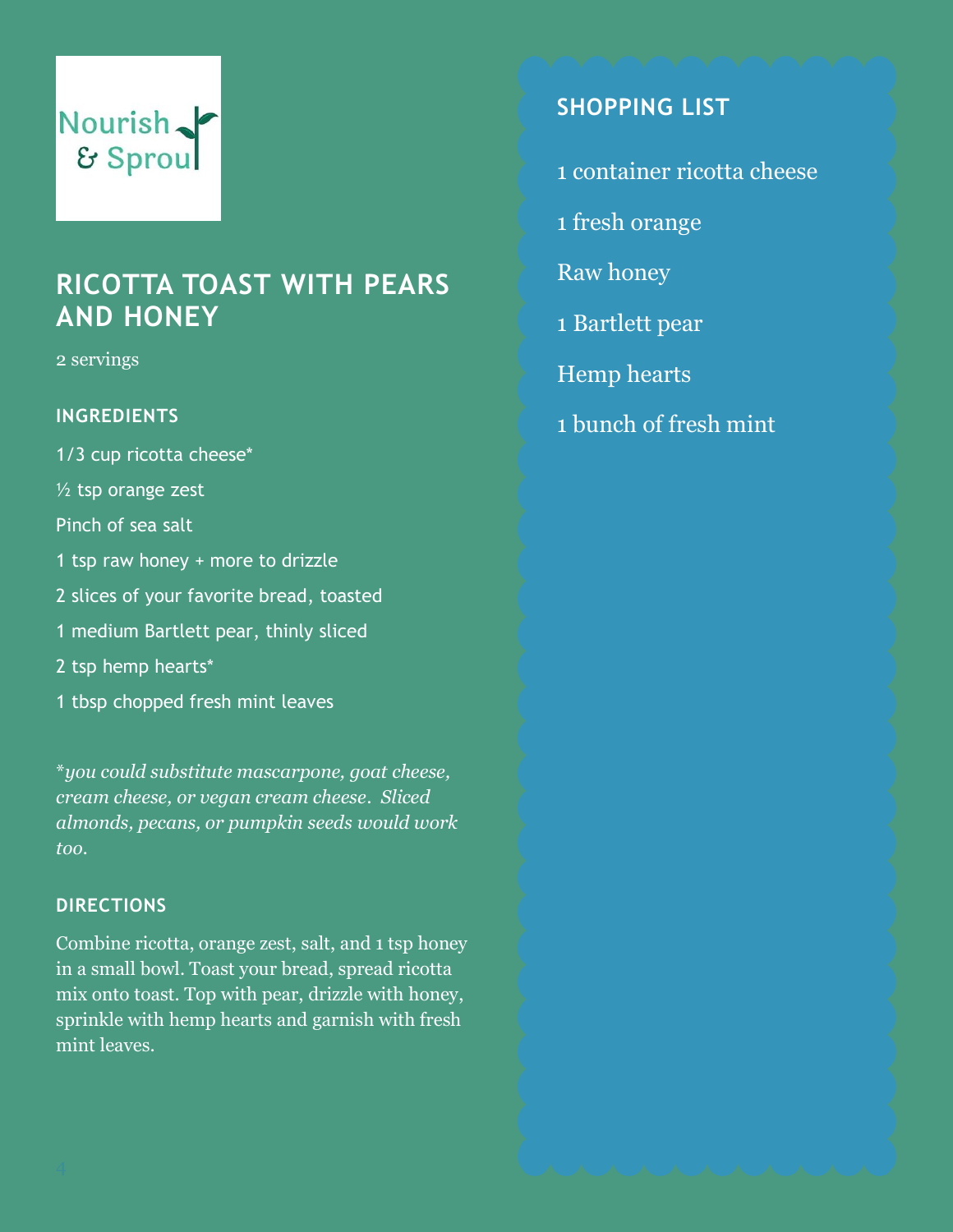## **PEAR, BEET AND FETA SALAD**

6-8 servings

#### **INGREDIENTS**

SALAD

2 Bartlett pears

- 2 average sized beets
- ¼ cup fresh chopped mint
- 2/3 cup of feta cheese
- 1 tbsp fresh lemon juice
- 1 tsp fresh lemon zest
- Salt and pepper to taste

**DRESSING** 

- ¼ cup extra virgin olive oil (EVOO)
- 1 tbsp raw honey
- Juice from one fresh lemon (approx. 3 tbsp)

#### **DIRECTIONS**

Cut the pears into thin matchstick like slices. Put in a serving dish and pour 1 tbsp of lemon juice on top (this will keep them from browning). Peel and cut the raw beets into the same matchstick-like shape and add to the pears. Add feta cheese and mint and toss together. Add all the dressing ingredients together and mix well until combined. Pour dressing onto salad and toss ensuring everything is coated. Add salt and pepper to taste and serve.

### **SHOPPING LIST**

- 2 Bartlett pears
- 2 beets
- 1 container feta cheese
- 2 lemons
- 1 bunch of fresh mint
- Extra virgin olive oil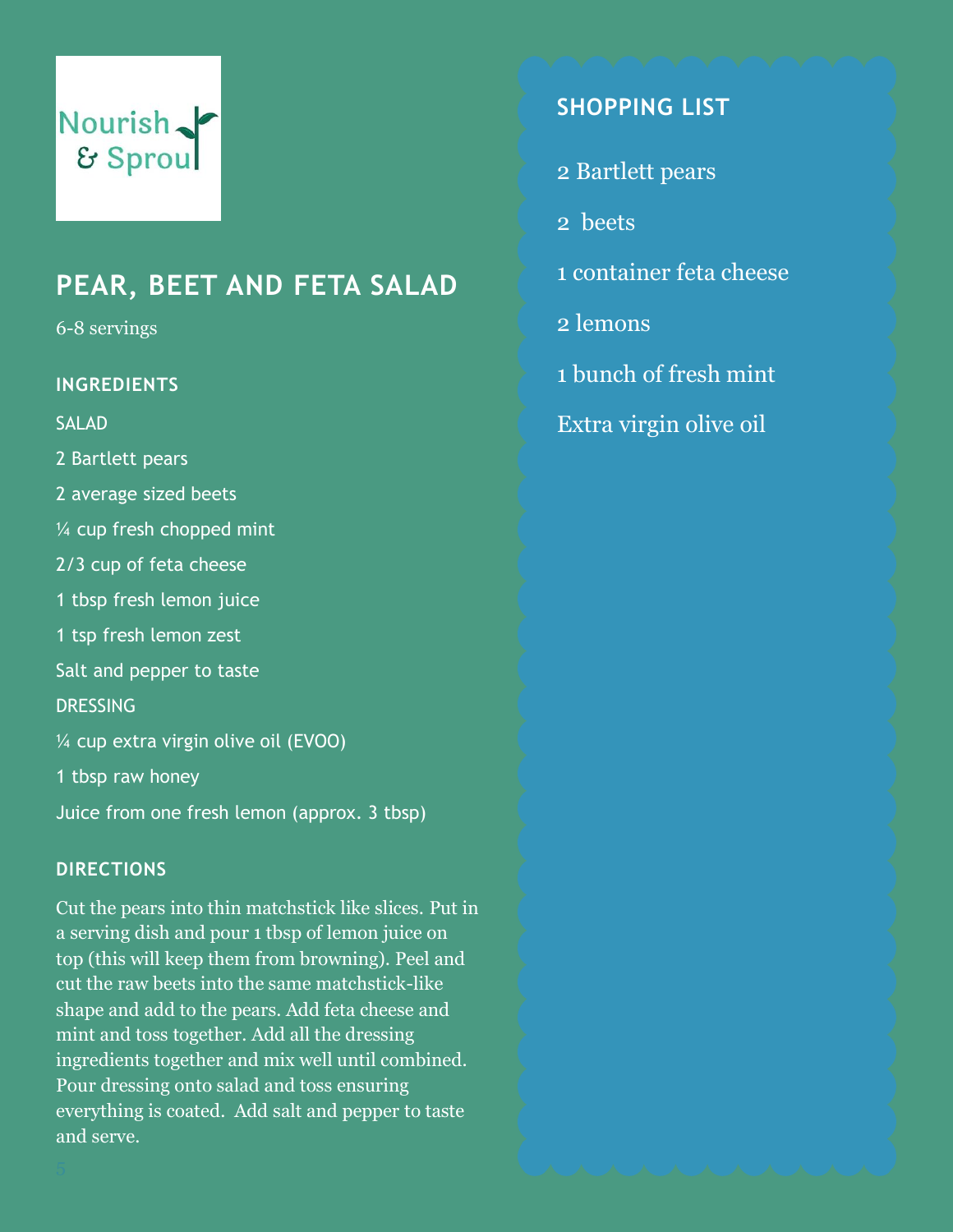## **BEETS AND SWEETS BOWL**

4 servings

#### **INGREDIENTS**

**BOWL** 

4 servings of cooked quinoa 1 large sweet potato, cubed 2 average beets, cubed 1 cup canned chickpeas, rinsed and dried 2 handfuls of roughly chopped kale 1 avocado, sliced 1 tbsp fresh chopped mint leaves ¼ cup dried cranberries ¼ cup pumpkin seeds Extra virgin olive oil to drizzle DRESSING 1/2 cup extra virgin olive oil (EVOO) 3 tbsp tahini paste 3 tbsp apple cider vinegar 1 tbsp maple syrup

## **SHOPPING LIST**

Quinoa

1 large sweet potato

2 beets

1 can chickpeas

1 bunch of kale

1 avocado

1 bunch of mint

Dried cranberries

Pumpkin seeds

Extra virgin olive oil

Tahini paste

Apple cider vinegar

Maple syrup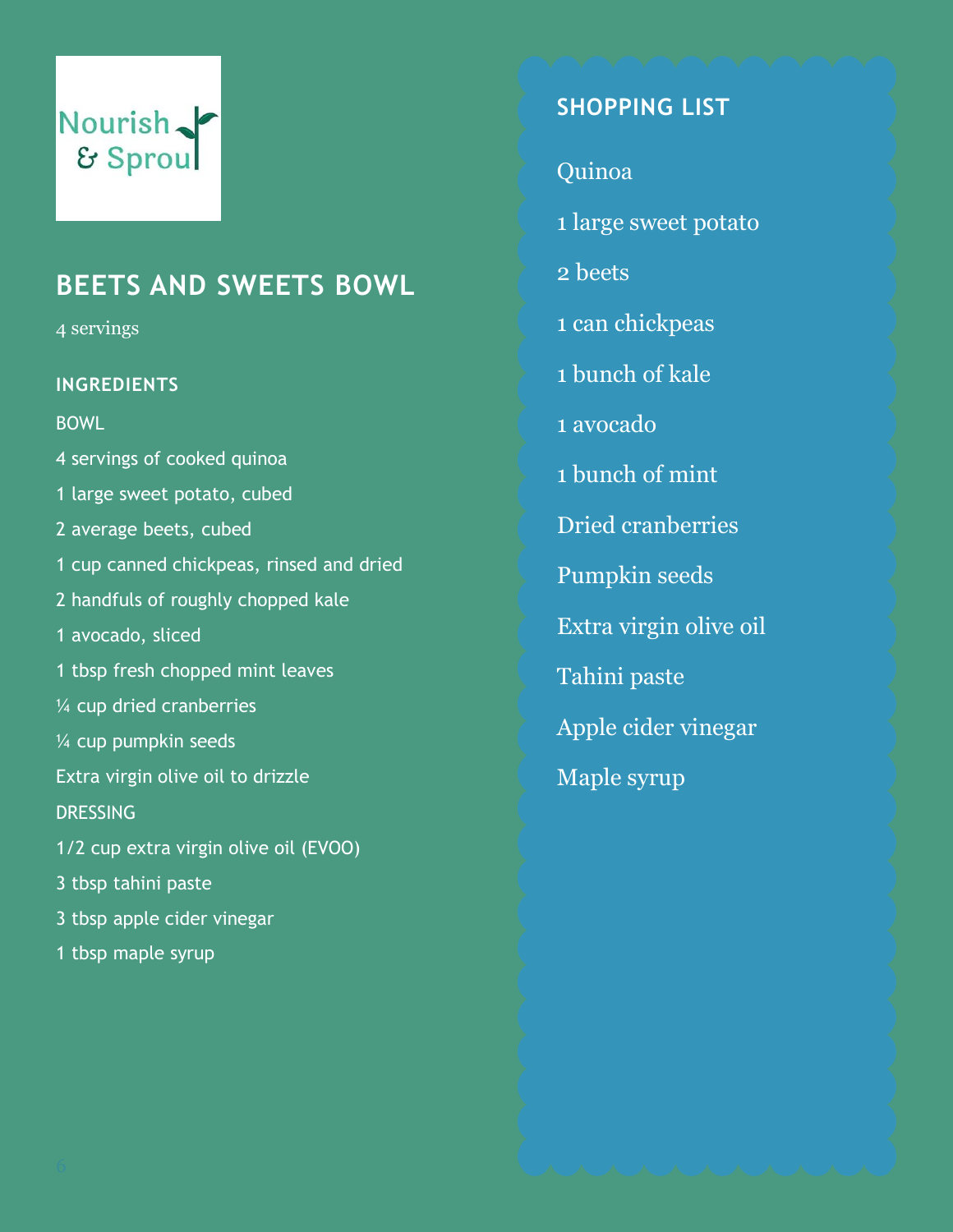

#### **DIRECTIONS**

Preheat oven to 400F Cut the beets into cubes, sprinkle with olive oil and lay out on parchment lined baking sheet. Bake for 20-25 min. While they're baking, cut the sweet potato into cubes and sprinkle with olive oil. Remove beets from oven and move over to one side. Toss rinsed and dried chickpeas in a bit of olive oil and season with salt and pepper. Add sweet potato and chickpeas to the baking sheet and return to the oven for 30-35 min or until both the vegetables are fully cooked. Remove and let cool. If the chickpeas are not yet crispy, return them to the oven for another 5-10 minutes. To make the dressing, add all the ingredients together and whisk quickly until combined. If you like it a little sweeter, simply add a bit more maple syrup. Build beets and sweets in your serving bowls. Scoop the quinoa first, then add the sweet potato, beets, chickpeas, kale, and avocado slices. Then sprinkle with pumpkin seeds, dried cranberries and chopped mint. Drizzle with dressing, season with salt and pepper and enjoy.

Remember this is your bowl, if you would like to add in other veggies or substitute something in the recipe – go for it!!!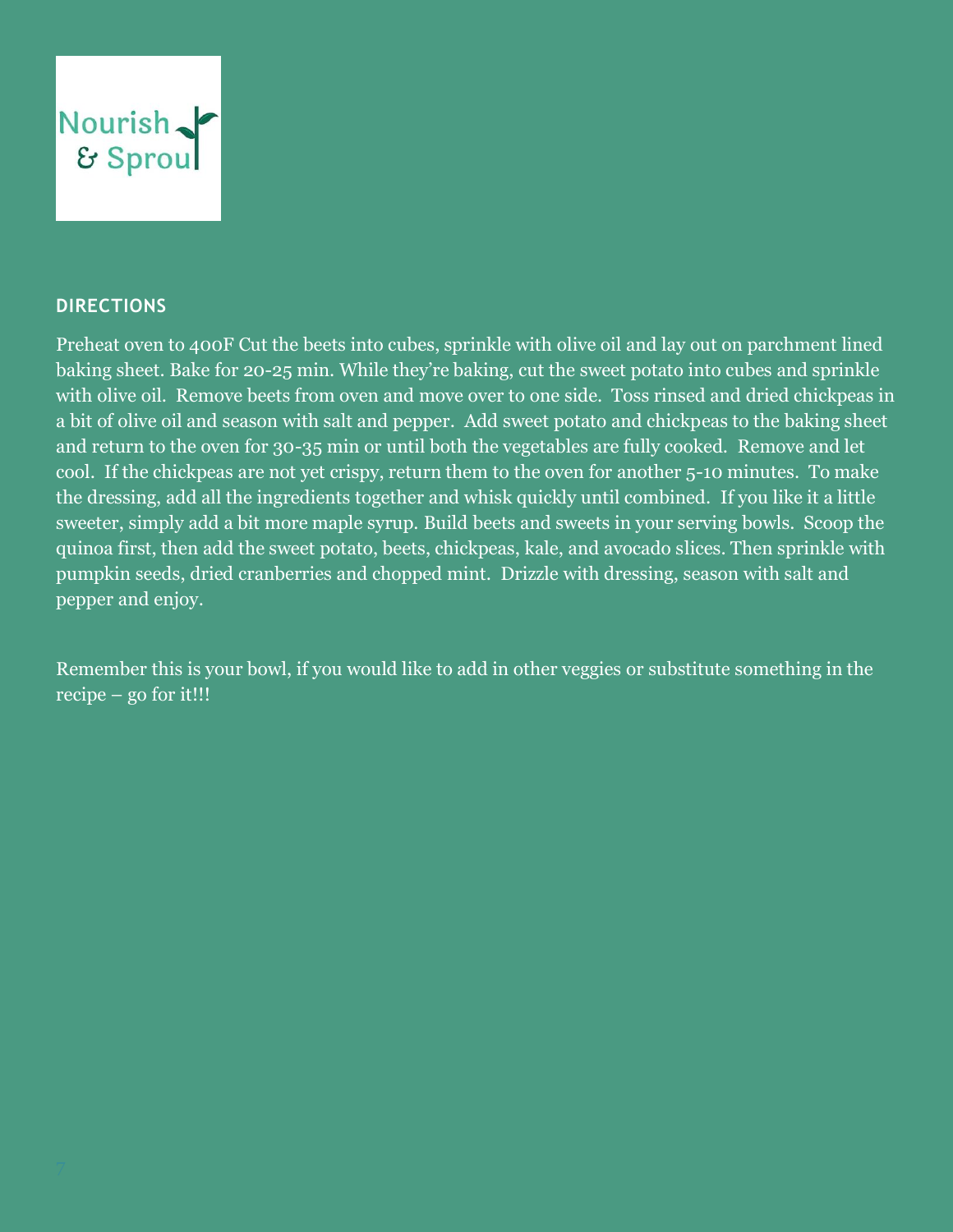## **MORROCAN STYLE ROASTED CHICKEN**

4 servings

#### **INGREDIENTS**

4-8 pieces of naan bread 2 lb. chicken thighs, patted dry 11/2 cups chicken broth 1 large sweet potato, cubed 1 cup canned chickpeas, rinsed and dried 2 handfuls arugula ¾ cup crumbled feta  $\frac{1}{2}$  cup pomegranate seeds ¼ cup of freshly chopped mint ½ cup dried apricots, halved  $\frac{1}{4}$  cup shelled raw pistachios\*  $\frac{1}{2}$  tsp cumin ¼ tsp cinnamon Salt and pepper **DRESSING**  $\frac{1}{2}$  cup extra virgin olive oil ¼ cup fresh squeezed orange juice 2 tbsp white wine vinegar\* 2 tbsp raw honey\* 1 tsp cumin

## **SHOPPING LIST**

- 2 packages of naan bread
- 2 lb. chicken thighs
- 1 L of chicken broth
- 1 large sweet potato
- 1 can chickpeas
- 1 container of arugula
- 1 container of feta cheese

1 pomegranate or 1 bag of frozen pomegranate seeds or 1 cup of fresh pomegranate seeds

1 orange

- 1 bunch of mint
- Dried apricots
- Raw pistachios

Cumin

Cinnamon

Extra virgin olive oil

White wine vinegar

Raw honey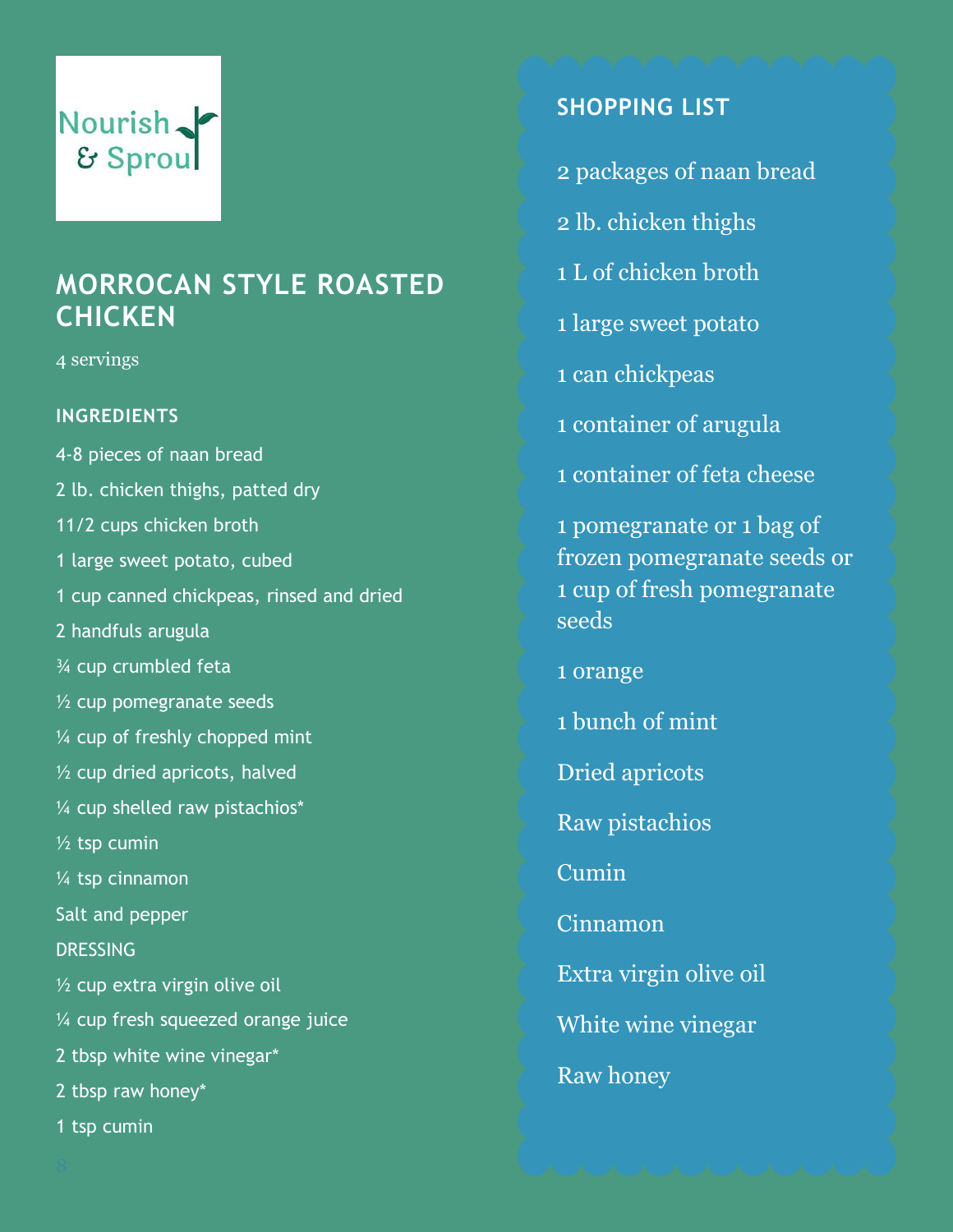\* *Sliced almonds, pecans, walnuts, sunflower seeds, or pumpkin seeds would work too. You can replace honey with maple syrup or agave if you're vegan. If you don't have white wine vinegar, apple cider vinegar or white balsamic or rice wine vinegar will all do as substitutes.*

#### **DIRECTIONS**

Preheat oven to 400F. Make the dressing first; pour all ingredients in to a small mixing bowl and whisk until combined. Then in another bowl, mix sweet potato cubes with 1-2 tbsp of the dressing. Lay the sweet potatoes out on a parchment lined baking sheet and put in the oven for about 30-35 min or until soft. Remove from oven, set aside to cool and turn the heat down to 300F. Take out a large deep baking pan/casserole dish. Pour  $11/2$  cups of chicken broth into the pan. Add  $\frac{1}{2}$  tsp cumin, ¼ tsp cinnamon and give it a stir. Pat chicken thighs dry and place in the broth, season with salt and pepper. Cover with tinfoil and let braise in there at for 45-60 min. While the chicken is cooking rinse and dry the chickpeas, add them to a small bowl and toss them in 1 tbsp of the dressing. Next lay all other ingredients out on a large platter if you have or in separate bowls. Once the chicken is done, remove from the oven, take 2 forks and pull the thighs apart. Put the chicken in its own dish and pour over about  $\frac{1}{4}$  cup of the broth. If you want the naan bread to be warm – just pop it in the oven for about 5 min. Place all items on the table and enjoy like a salad or like a wrap in the naan.

PLEASE NOTE: If you use frozen pomegranate seeds – they thaw super quick, so you can pull them out just prior to serving.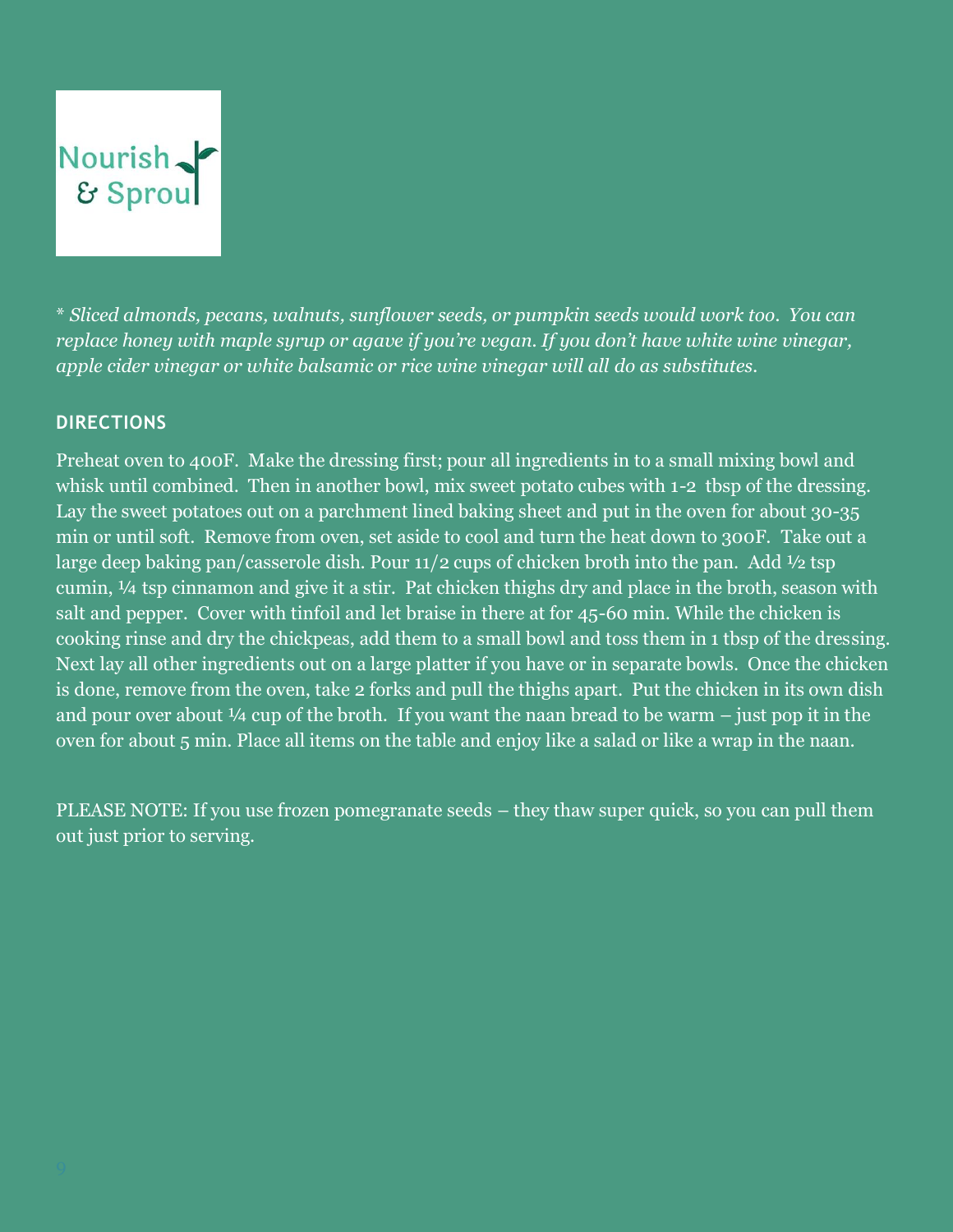## **ASIAN STYLE SWEET POTATO BOWL**

4 servings

#### **INGREDIENTS**

BOWL

4 servings of cooked quinoa 1 large sweet potato, cubed 2 average carrots, sliced into ribbons 2 handfuls of baby spinach 1 small red pepper, sliced 1 eggplant, sliced into half moons 11/2 cup crimini mushrooms, sliced\* ¼ cup thinly sliced red onion 2 garlic cloves 4 sprigs of fresh cilantro Extra virgin olive oil (EVOO) for drizzling **DRESSING** ¼ c white miso paste 1/3 c sesame oil ¼ c rice wine vinegar \*1 tsp sriracha (optional)

\* *any type of mushrooms will do, oyster and shitake would be fantastic*

### **SHOPPING LIST**

Quinoa

1 large sweet potato

2 carrots

1 container of spinach

1 red pepper

1 eggplant

Approx. 8-10 crimini mushrooms

1 small red onion

1 head of garlic

1 bunch of cilantro

Extra virgin olive oil

White miso paste

Sesame oil

Rice wine vinegar

Sriracha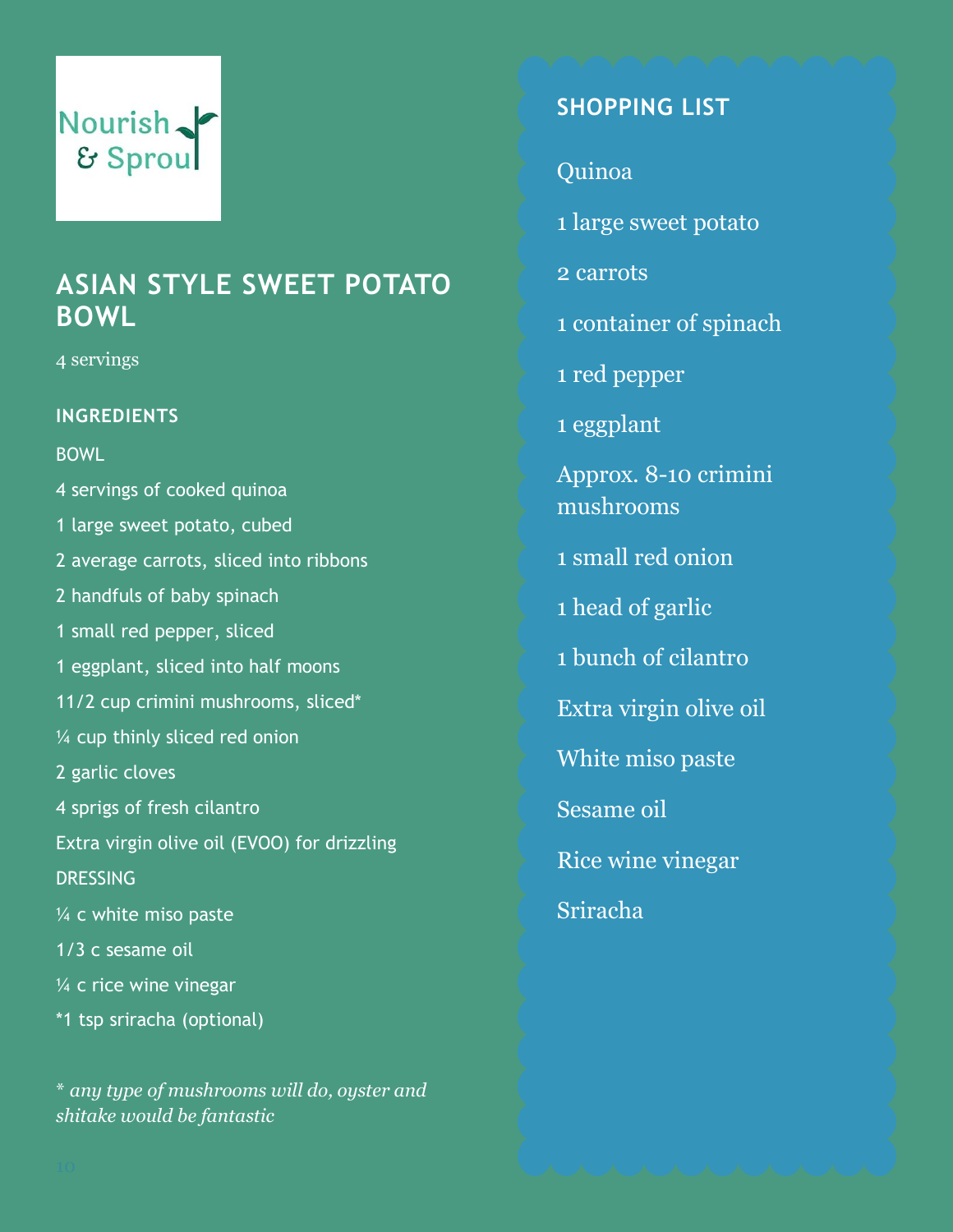

#### **DIRECTIONS**

Preheat oven to 400F Cut the sweet potato into cubes, sprinkle with olive oil and lay out on parchment lined baking sheet. Bake for 30-35 min or until getting soft. While they're baking, make the dressing. Put all ingredients in a small mixing bowl and whisk until combined. Slice and chop all other ingredients. If you don't have a veggie spiralizer to do the carrots simply use a vegetable peeler to shave ribbons. Once the sweet potatoes are done, remove from the oven and set aside. Grab a large pan and set it to medium heat; add 2 tbsp of the dressing and begin to sauté the vegetables. Start with the onions, once translucent add the garlic, then the red peppers & carrot, once the peppers start to soften add the eggplant and mushrooms. Once the veggies are done, add the sweet potatoes in for a brief minute to warm. If you like sautéed spinach, add the spinach now and sauté until wilted but not brown; otherwise you can serve the spinach raw. Once veggies are ready, put quinoa into your serving bowls, top with fresh spinach if you like, then the veggie mix, and chopped cilantro. Drizzle with dressing and enjoy.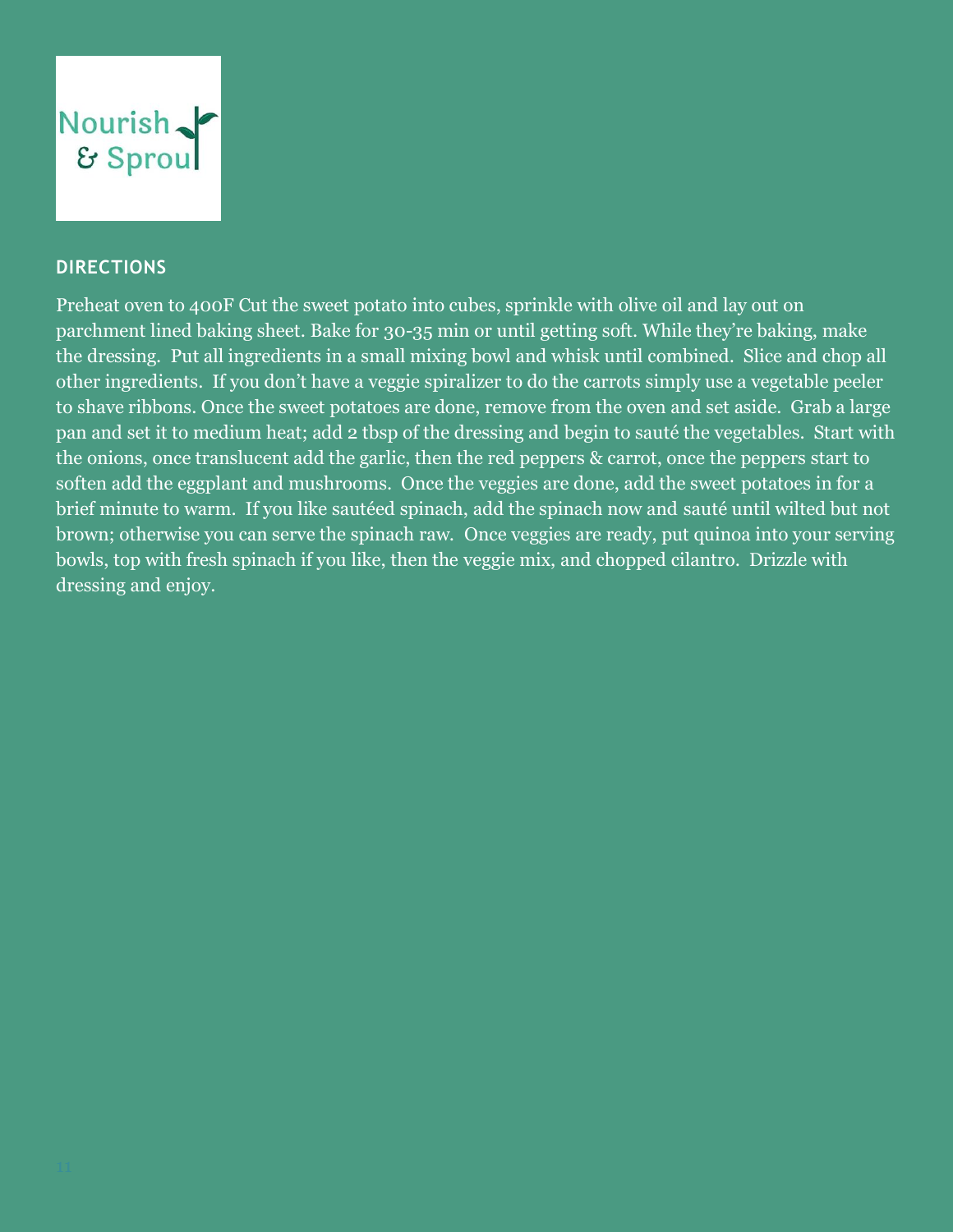## **BEET SALAD WITH PISTACHIOS, GOAT CHEESE AND ORANGE VINAIGRETTE**

4 servings

#### **INGREDIENTS**

#### SALAD

4-6 beets, average size (about 2-3 in.)

\*you can use whatever kind of beets you like, I like to use a mix of red, golden and candy.

¼ cup chopped, toasted pistachios

1/3 cup crumbled goat cheese\*

**DRESSING** 

¼ cup extra virgin olive oil

2 tbsp rice wine vinegar

¼ cup fresh squeezed orange juice

1 tbsp finely chopped parsley

\* *Feta cheese would work great too*

### **SHOPPING LIST**

4-6 beets

Pistachios

Goat cheese

Extra virgin olive oil

Rice wine vinegar

1 orange

1 bunch parsley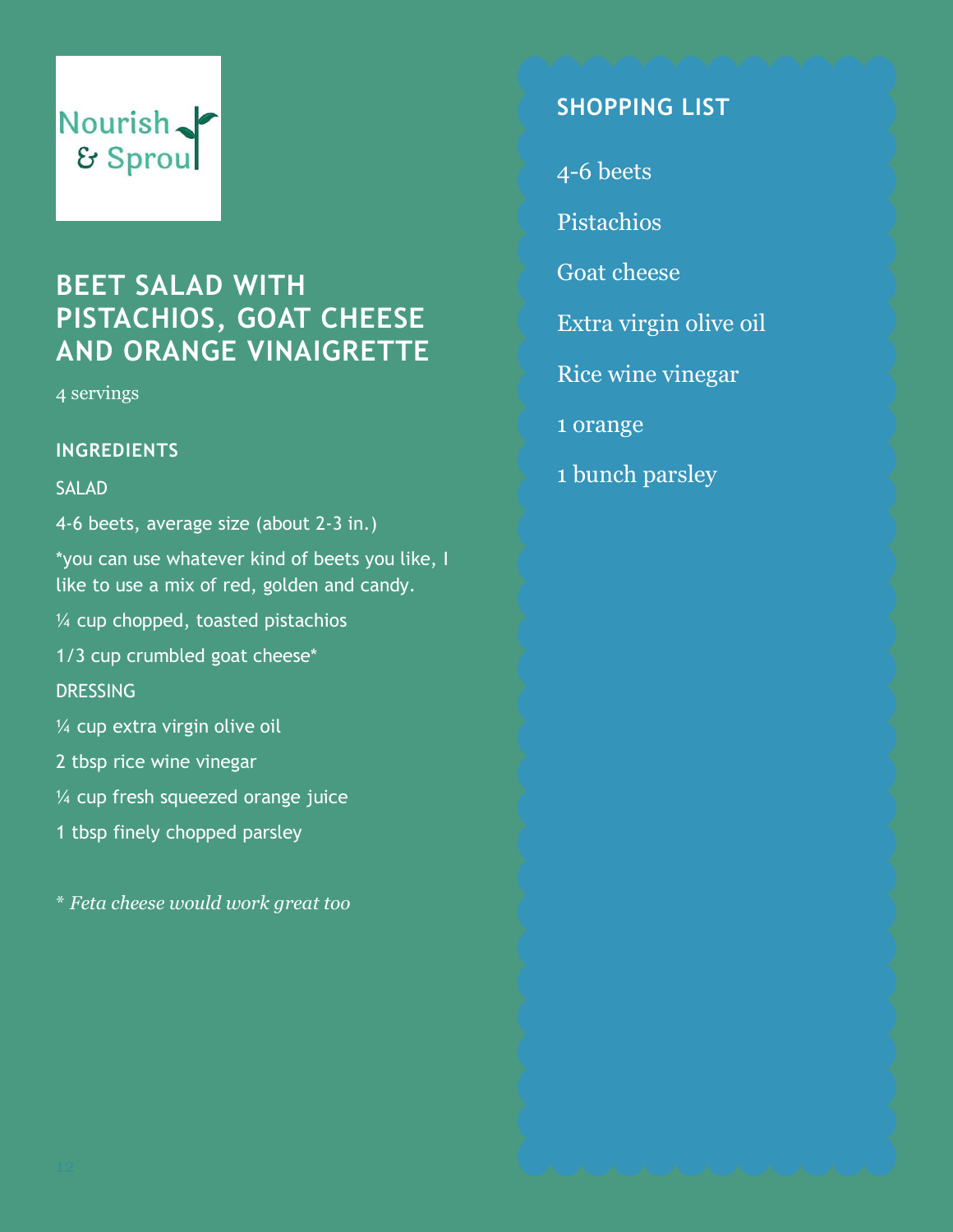

#### **DIRECTIONS**

Preheat oven to 325F. Lay pistachios on a small oven tray lined with parchment paper and bake in oven for about 5-7 min until they become fragrant and light brown but not burnt. Then remove from oven to let cool and set aside. Put together all the ingredients for the dressing into a small mixing bowl and whisk until combined, then set aside. Slice the beets as thinly as possible – a mandolin works great if you have one. Put the beets in a bowl and pour the dressing over top, toss until well coated. Then lay them out on whatever you're serving the salad in. Crumble the goat cheese over the salad. Roughly chop the pistachios and sprinkle on the salad. Season with salt and pepper and serve.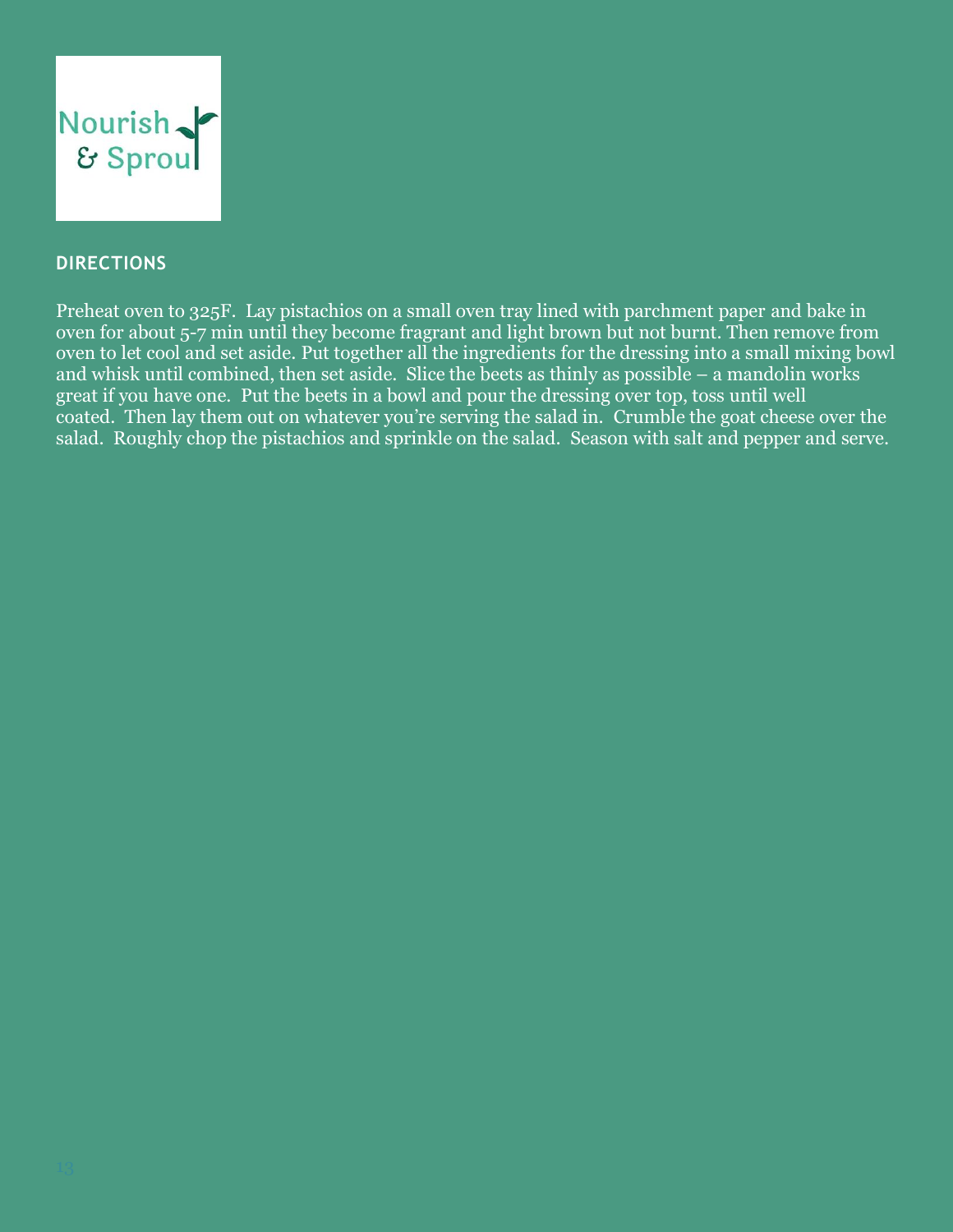## **FULL MENU SHOPPING LIST**

### FRUIT & VEGGIES

- 4 sweet potat0
- 12 beets
- 7 oranges (1 bag)
- 3 lemons
- 3 Bartlett pears
- 1 red pepper
- 1 eggplant
- 1 red onion
- 1 head of garlic
- 1 small bag of mushrooms
- 2 carrots
- 1 container pf spinach
- 1 container of arugula
- 1 bunch of kale
- 1 avocado
- 1 bunch of basil, mint, parsley, cilantro